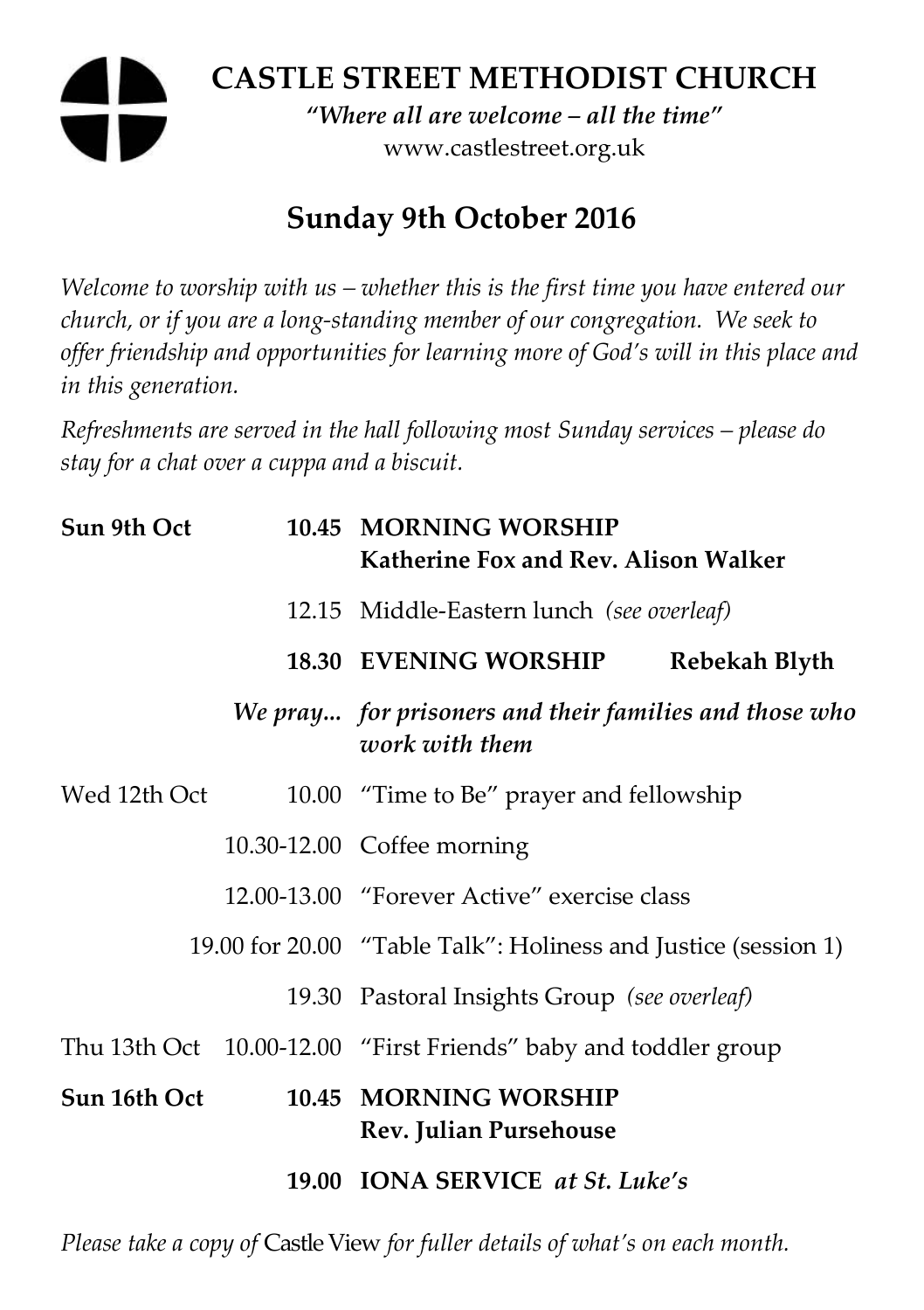### **Bible readings for this evening's service**

John 15: 1-11 *(page 74)* John 15: 12-27 *(page 75)*

+\*\*\*\*\*\*\*

#### **Middle-Eastern lunch today**

Thank you to those who have prepared food for our Middle-Eastern lunch today, continuing the theme of our morning service. We do hope that people will stay – even if you've not signed up.

+\*\*\*\*\*\*\*

## **Celebration of ministry**

On 5th October, the eve of her 20th birthday, Joy Levine had her call to ministry whilst a student at Cliff College. That was fifty years ago. This weekend she celebrates. The flowers in church are in thanksgiving for that call, for God's sustaining of her and for the many friends and family who have supported her over half a century.

+\*\*\*\*\*\*\*

## **Table Talk this term**

Table Talk has now resumed, and is taking place on Wednesday evenings. This term's topic is Holiness and Justice, and this week we will begin by watching an address by Roger Walton and follow it with a discussion. Come along at 7pm for a cooked meal around a table (please let Alison know if you want food), or at 8pm for coffee and talk.

The programme for the rest of this term is:

| • Wed 19th Oct:        | "Reconciling Paul" (1) (based on 1 and 2 Corinthians)                      |
|------------------------|----------------------------------------------------------------------------|
| $\bullet$ Fri 4th Nov: | Film night with SCM (at the Arts Picturehouse)                             |
| • Wed 9th Nov:         | Holiness and Justice $(2)$ – what is "social holiness" and                 |
|                        | what is "scriptural holiness"?                                             |
|                        | • Wed 16th Nov: "Reconciling Paul" (2) – Paul in the context of ancient    |
|                        | Corinth (based on 2 Corinthians 1: 1 - 2: 4)                               |
|                        | • Wed 23rd Nov: Holiness and Justice $(3)$ – a chance to respond to Rachel |
|                        | Lampard's sermon "Oceans of Justice"                                       |
|                        | • Wed 30th Nov: Holiness and Justice (4) – using David Field's article     |
|                        | Holiness, social justice and the mission of the Church: John               |
|                        | Wesley's insights in contemporary context                                  |
|                        |                                                                            |

(Table Talk will not meet on 26th October, as it's Church Council.)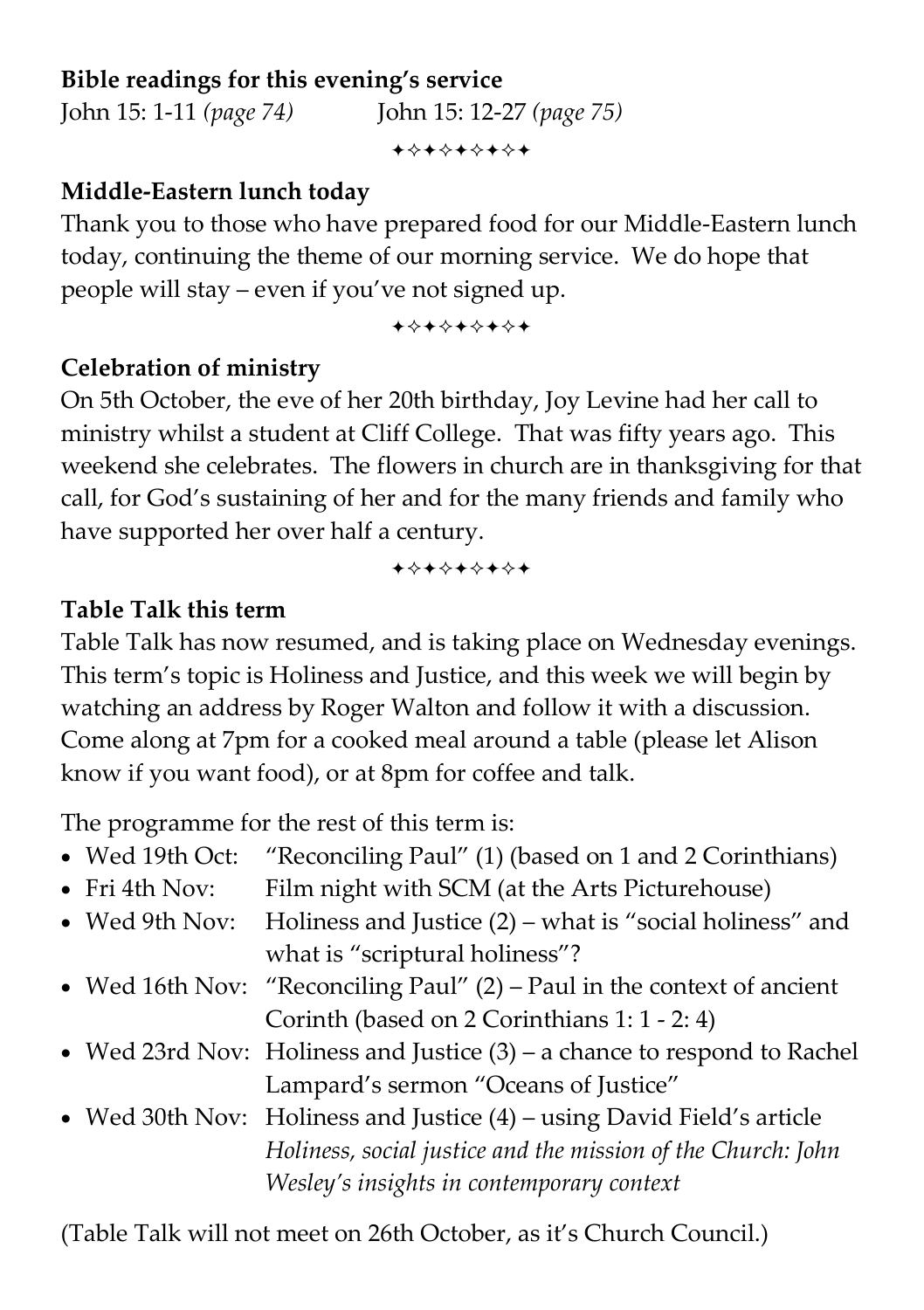## **Harvest Appeal**

The theme of last week's Harvest Festival was "Splash", with the focus being providing clean water to villages in deprived parts of the world. Envelopes were distributed for donations in aid of All We Can's waterbased Harvest Appeal – if anyone would still like to make a contribution, please put the envelope in the offering plate today (or, at a push, next week). If you are a UK taxpayer, you can Gift Aid your donation (making it worth more) by filling in the relevant details on the envelope.

+\*\*\*\*\*\*\*

#### **Pastoral Insights Group**

Details of this new group, which is to meet fortnightly on Wednesday evenings, can be found in both September and October issues of *Castle View*. It starts this week – but if you plan to come along, please let Joy Levine know (e-mail: geoflevine *at* aol *dot* com).

+\*\*\*\*\*\*\*

#### **Murder in a Grand Manner**

Don't miss the splendid murder mystery evening at Castle Street on Saturday 22nd October at 7pm. The fiendish script is by that master of crime, David Wyatt, and there is a stellar cast of Castle Street luvvies and some guest performers. A leisurely three course meal will be served during the performance to provide nourishment for the intellect as you try to identify the perpetrator of the heinous crime. Tickets are £12 for adults and £3 for children, including food – to reserve your place, speak to Joyce or Mike, or e-mail mike *dot* sharpe *at* btclick *dot* com. This event is too good to miss. Proceeds are in aid of MHA.

+\*+\*\*\*\*\*

**Methodist Youth Brass Band in Huntingdon – Saturday 15th October**  The excellent Methodist Youth Brass Band (in which Brian's nephew, Jack, plays) is coming to Huntingdon Methodist Church in two weeks' time – giving a concert next Saturday (15th October) at 7.30pm, and leading morning worship at 10.15am on Sunday. Tickets for the concert cost £5 – e-mail LH\_62 *at* icloud *dot* com to obtain yours.

+\*+\*\*\*\*\*

**"Wholeness – caring for others, caring for ourselves" at Royston**  This is next Saturday (15th October) – see *Castle View* for details.